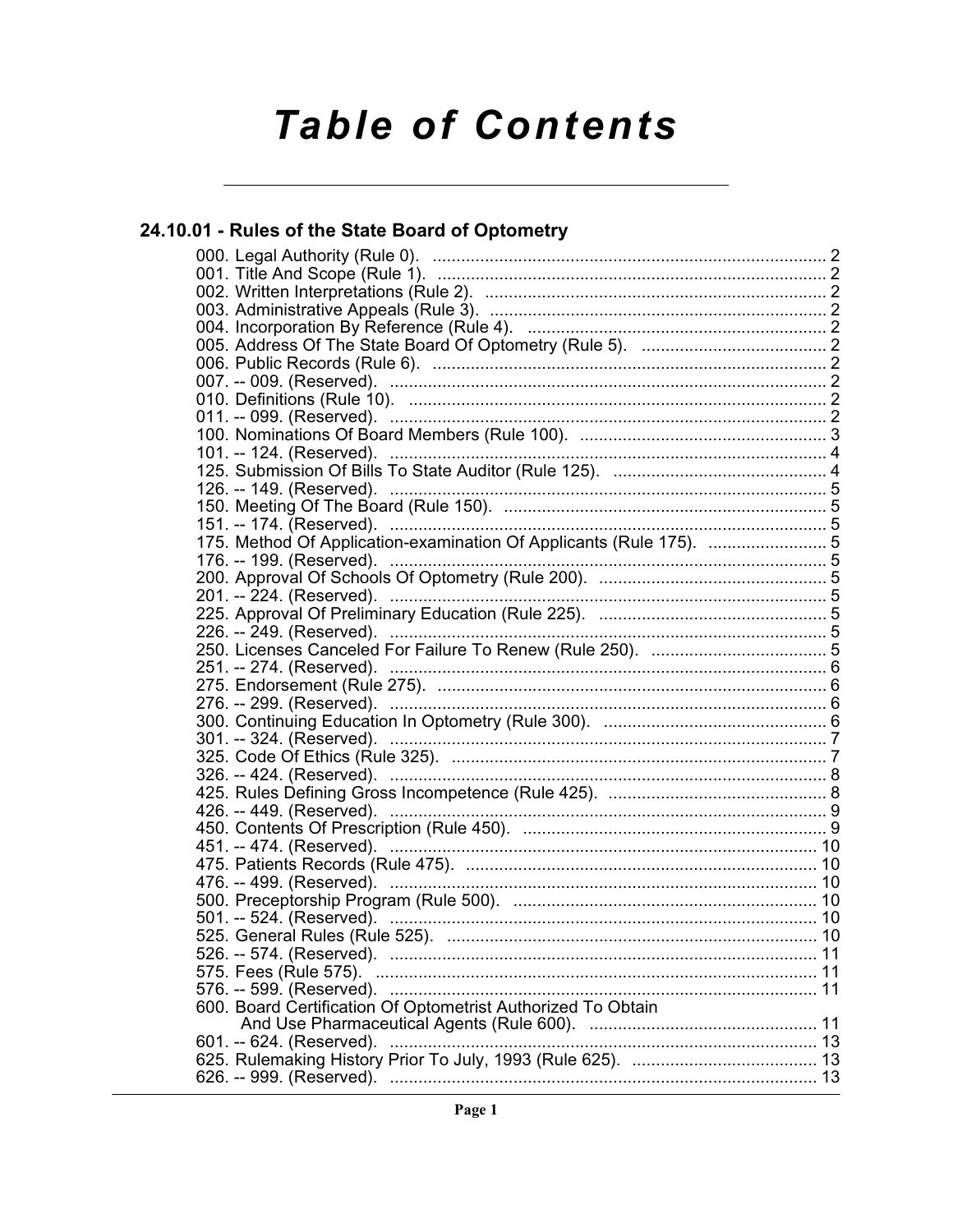#### **IDAPA 24 TITLE 10 CHAPTER 01**

# **24.10.01 - RULES OF THE STATE BOARD OF OPTOMETRY**

#### <span id="page-1-1"></span><span id="page-1-0"></span>**000. LEGAL AUTHORITY (RULE 0).**

These rules are hereby prescribed and established pursuant to the authority vested in the State Board of Optometry by the provisions of Section 54-1509, Idaho Code. (7-1-93) the provisions of Section 54-1509, Idaho Code.

#### <span id="page-1-2"></span>**001. TITLE AND SCOPE (RULE 1).**

These rules shall be cited as IDAPA 24.10.01, "Rules of the State Board of Optometry." (7-1-93)

#### <span id="page-1-3"></span>**002. WRITTEN INTERPRETATIONS (RULE 2).**

The board may have written statements that pertain to the interpretation of the rules of this chapter. Such interpretations, if any, are available for public inspection and copying at cost in the main office of the Bureau of Occupational Licenses.

#### <span id="page-1-4"></span>**003. ADMINISTRATIVE APPEALS (RULE 3).**

Administrative appeals shall be governed by the Administrative Procedure Act, Title 67, Chapter 52, Idaho Code.  $(3-15-02)$ 

#### <span id="page-1-5"></span>**004. INCORPORATION BY REFERENCE (RULE 4).**

These rules do not incorporate by reference any document other than those sections of Idaho Code so referenced. (3-15-02)

### <span id="page-1-6"></span>**005. ADDRESS OF THE STATE BOARD OF OPTOMETRY (RULE 5).**

[The office of the State Board of Optometry is located within the Bureau of Occupational Licenses, Owyhee Plaza,](http://ibol.idaho.gov/opt.htm) 1109 Main Street, Suite 220, Boise, Idaho 83702. The phone number of the Board is (208) 334-3233. The Board's FAX number is (208) 334-3945. The Board's e-mail address is ibol@ibol.state.id.us. The Board's official web site is at www2.state.id.us/ibol/opt.

#### <span id="page-1-7"></span>**006. PUBLIC RECORDS (RULE 6).**

The records associated with the State Board of Optometry are subject to the provisions of the Idaho Public Records<br>Act, Title 9, Chapter 3, Idaho Code. (3-15-02) Act, Title 9, Chapter 3, Idaho Code.

# <span id="page-1-8"></span>**007. -- 009. (RESERVED).**

#### <span id="page-1-9"></span>**010. DEFINITIONS (RULE 10).**

<span id="page-1-13"></span><span id="page-1-12"></span><span id="page-1-11"></span>**01. Board**. The State Board of Optometry as prescribed in Section 54-1503, Idaho Code. (7-1-93)

**02.** Bureau. The Bureau of Occupational Licenses as prescribed in Sections 54-1509 and 67-2602, Idaho Code. (3-15-02) Idaho Code. (3-15-02)

**03.** Low Vision. Refer to Section 54-1501(5), Idaho Code, correcting defects may include low vision thinited to low vision rehabilitation. (7-1-97) but is not limited to low vision rehabilitation.

<span id="page-1-14"></span>**04. Vision Therapy**. Any person who assesses, diagnoses, treats, or prescribes treatment for conditions of the visual system or manages a patient with vision therapy, visual training, visual rehabilitation, orthoptics or eye exercises or who hold him/herself out as being able to do so for the rehabilitation and/or treatment of physical, physiological, sensorimotor, neuromuscular or perceptual anomalies of the eyes or vision system or who prescribes or utilizes lenses, prisms, filters, occlusion or other devices for the enhancement, rehabilitation and/or treatment of the visual system or prevention of visual dysfunctions, except under the supervision and management of a licensed optometrist, is engaged in the practice of optometry. (7-1-97) optometrist, is engaged in the practice of optometry.

#### <span id="page-1-10"></span>**011. -- 099. (RESERVED).**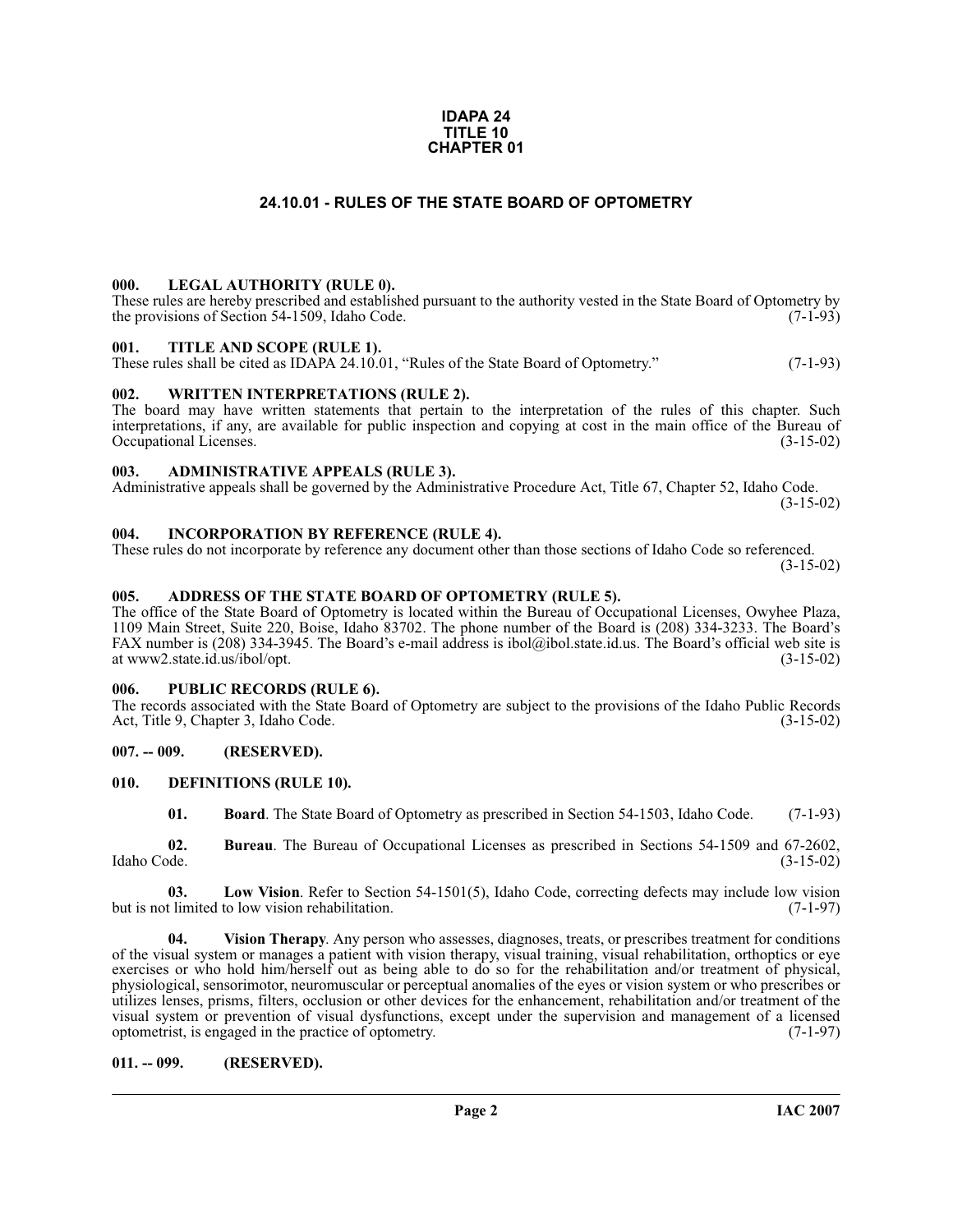# <span id="page-2-2"></span><span id="page-2-0"></span>**100. NOMINATIONS OF BOARD MEMBERS (RULE 100).**

**01. Districts**. In order to establish the districts from which a vacancy in the membership of the Board of Optometry shall be filled, the state is divided into the following three (3) districts by counties as follows:

<span id="page-2-1"></span>**a.** North District.

| <b>North District</b> |            |  |
|-----------------------|------------|--|
| Lemhi                 | Latah      |  |
| Boundary              | Clearwater |  |
| Bonner                | Nez Perce  |  |
| Kootenai<br>Valley    |            |  |
| Idaho<br>Shoshone     |            |  |
| Benewah               | Adams      |  |
| Lewis<br>Custer       |            |  |
| Butte<br>Washington   |            |  |
| Jefferson<br>Payette  |            |  |
| Madison<br>Boise      |            |  |
| Teton                 | Clark      |  |
| Blaine                | Fremont    |  |

(7-1-97)

# **b.** Southwest District.

| <b>Southwest District</b> |        |  |
|---------------------------|--------|--|
| Ada                       | Gem    |  |
| Owhyee                    | Canyon |  |
| Elmore                    |        |  |

(7-1-97)

# **c.** Southeast District.

| <b>Southeast District</b> |                   |  |
|---------------------------|-------------------|--|
| Bear Lake                 | <b>Bonneville</b> |  |
| Caribou<br>Camas          |                   |  |
| <b>Bannock</b>            | Lincoln           |  |
| Franklin                  | <b>Twin Falls</b> |  |
| Minidoka<br>Oneida        |                   |  |
| Power                     | <b>Bingham</b>    |  |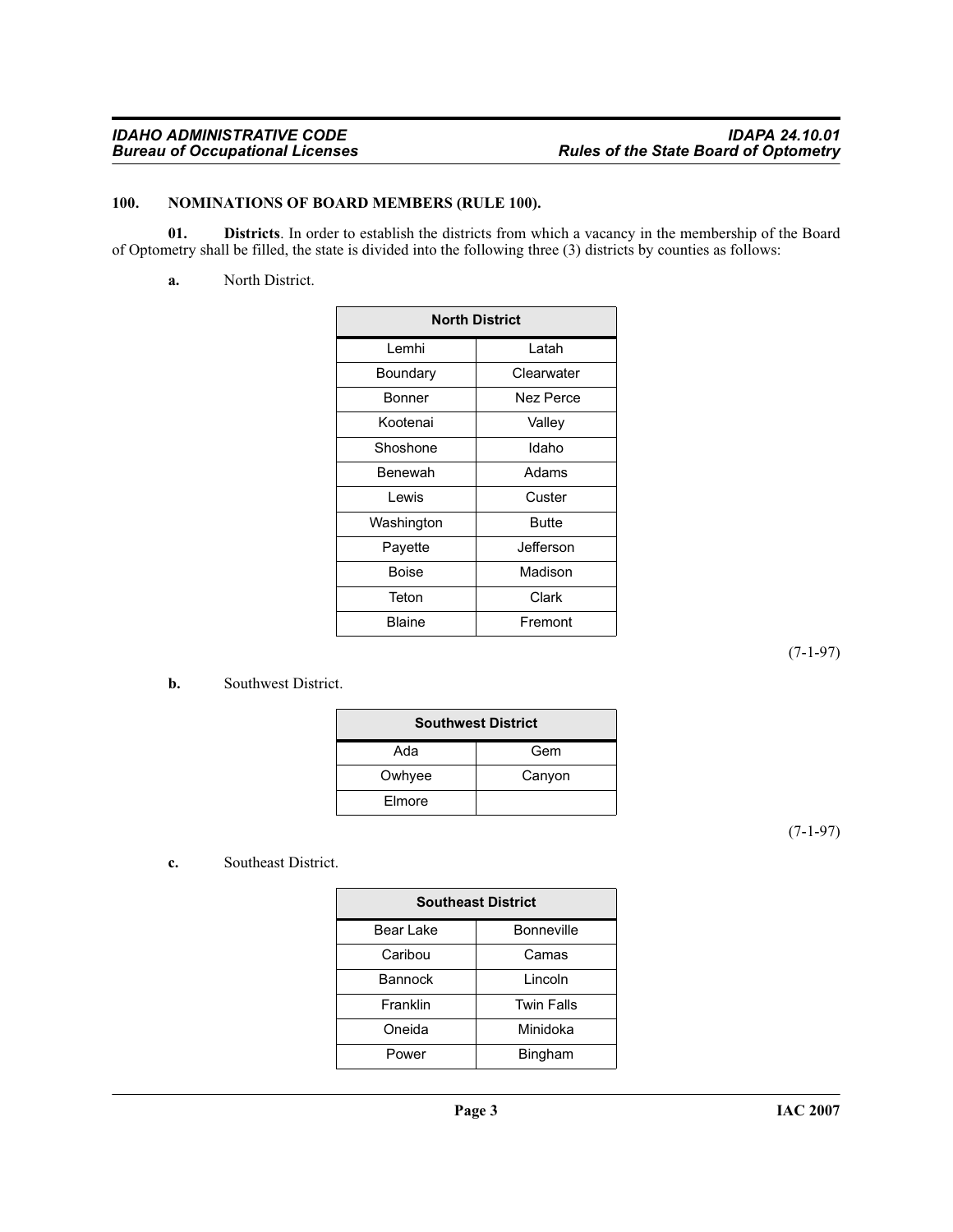| <b>Southeast District</b> |         |  |
|---------------------------|---------|--|
| Cassia                    | Gooding |  |
| Jerome                    |         |  |

(7-1-99)

<span id="page-3-2"></span>**02. Nomination Ballot**. Upon the occurrence of a vacancy to be filled as provided by law, a nominating ballot is to be forwarded to each licensed optometrist residing in the state of Idaho pursuant to Section 54-<br>1504. Idaho Code, and shall read as follows: 1504, Idaho Code, and shall read as follows:

#### **NOMINATING BALLOT FOR MEMBERS OF THE IDAHO STATE BOARD OF OPTOMETRY**

List below any number of names between one (1) and six (6) of persons you wish to nominate for appointment by the Governor to the Idaho State Board of Optometry. In order to be appointed by the Governor, a nominee must be a licensed optometrist in the state of Idaho and shall have been a resident of and lawfully practicing optometry within the State of Idaho for a period of at least five (5) years next preceding his appointment as required by Section 54-1505, Idaho Code. At least one (1) person appointed by the Governor must reside in each of the three (3) districts which are set as follows:

North District - Counties of Lemhi, Boundary, Bonner, Kootenai, Shoshone, Benewah, Latah, Clearwater, Nez Perce, Idaho, Valley, Adams, Lewis, Washington, Jefferson, Payette, Madison, Boise, Teton, Custer, Blaine, Butte, Clark and Fremont.

Southwest District - Counties of Ada, Elmore, Gem, Canyon and Owyhee.

Southeast District - Counties of Bear Lake, Caribou, Bannock, Franklin, Oneida, Power, Cassia, Minidoka, Bonneville, Camas, Lincoln, Bingham, Gooding, Jerome, and Twin Falls.

MY NOMINATIONS ARE:

# **READ CAREFULLY**

Instructions for return of the nominating ballot.

Do not sign or otherwise identify yourself on the foregoing ballot itself.

Do place the completed ballot in the envelope marked "Ballot," seal the ballot envelope, and sign and print your name on the outside of the envelope.

Do place the ballot envelope in an envelope addressed to Chief of the Occupational License Bureau, Owyhee Plaza, 1109 Main Street, Suite 220, Boise, Idaho 83702 on or before \_\_\_\_\_\_\_\_\_\_\_\_\_\_\_\_\_\_\_\_\_.

Ballot envelopes will first be verified to determine if the person returning the ballot is eligible to vote, the ballot envelope will be opened and the ballots themselves will be counted and the results tabulated and sent to the Governor as required by law. Ballot envelopes which cannot be verified will be set aside and the names listed therein not recorded. (7-1-99) not recorded. (7-1-99)

# <span id="page-3-0"></span>**101. -- 124. (RESERVED).**

# <span id="page-3-3"></span><span id="page-3-1"></span>**125. SUBMISSION OF BILLS TO STATE AUDITOR (RULE 125).**

All vouchers to be submitted to the State Auditor for payment out of the State Board of Optometry fund shall be approved by the Board and verified by the Secretary as authorized by the Board. (7-1-93) approved by the Board and verified by the Secretary as authorized by the Board.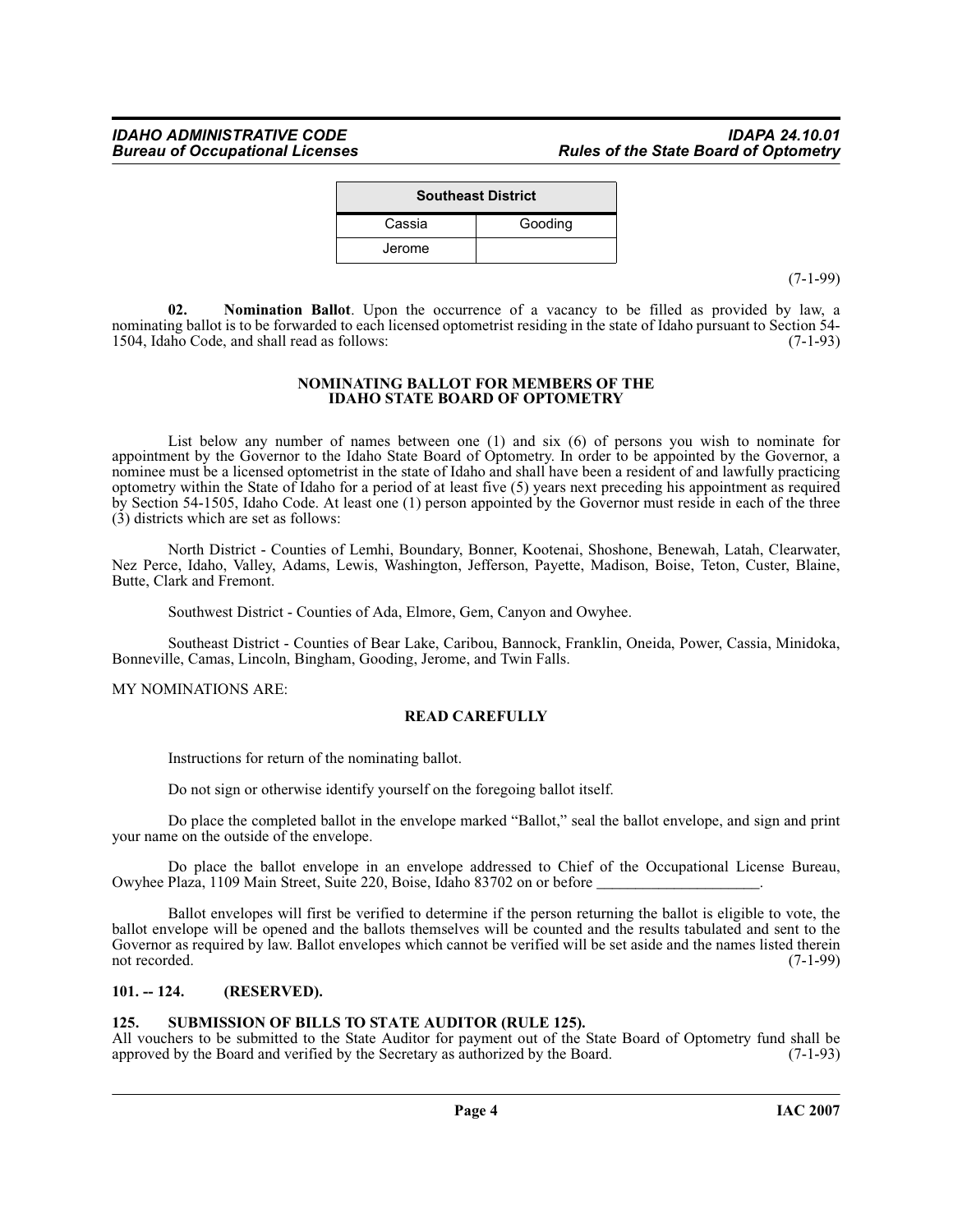# <span id="page-4-0"></span>**126. -- 149. (RESERVED).**

#### <span id="page-4-16"></span><span id="page-4-1"></span>**150. MEETING OF THE BOARD (RULE 150).**

Notice of all meetings not having been announced at the preceding meeting shall be given to each member of the Board by the secretary two (2) weeks in advance of such meeting. Such notice shall be in writing informing each member as to the time, place, and purpose of the meeting. In the event that written notice cannot be given two (2) weeks in advance, the chairman may instruct the secretary to notify each member of the Board either by telephone or telegraph as to the time, place and purpose of the meeting and any Board member who attends or participates in the meeting shall be deemed to have waived any objection to any notice required by the rules. (7-1-93)

#### <span id="page-4-2"></span>**151. -- 174. (RESERVED).**

#### <span id="page-4-17"></span><span id="page-4-3"></span>**175. METHOD OF APPLICATION-EXAMINATION OF APPLICANTS (RULE 175).**

Applications for license shall be made on forms approved by the Board of Examiners which may be obtained and which must be filed in the office of Occupational License Bureau at Owyhee Plaza, 1109 Main Street, Suite 220,<br>Boise, Idaho 83702. (3-30-01) Boise, Idaho 83702.

<span id="page-4-10"></span>

| 01. |  |  | <b>Application Fee.</b> The application fee must be accompanied by: | $(7-1-93)$ |
|-----|--|--|---------------------------------------------------------------------|------------|
|-----|--|--|---------------------------------------------------------------------|------------|

**a.** The required fee. (7-1-93)

**b.** An unmounted photograph three inches by three inches  $(3'' \times 3'')$ , head and shoulders only, taken the (1) year prior to the date of making the application.  $(7-1-93)$ within one  $(1)$  year prior to the date of making the application.

- **c.** A complete transcript of credits from any college of optometry attended.  $(7-1-93)$
- **d.** A photocopy of any diplomas granted by any college of optometry. (7-1-93)
- <span id="page-4-14"></span><span id="page-4-11"></span>**e.** A copy of certified results establishing successful passage of the required examinations. (3-30-01)

**02. Application Review**. Only fully completed applications accompanied by appropriate documents eviewed for licensure. (3-30-01) shall be reviewed for licensure.

**03. Exam Content**. The written and the practical portions of the Idaho examination shall be all parts of the National Board of Examiners in Optometry Examination and the "Treatment and Management of Ocular Diseases" examination approved by the Association of Regulatory Boards of Optometry, Inc. (ARBO). A passing grade on both examinations shall be necessary before obtaining a license to practice Optometry in Idaho. (3-30-01)

## <span id="page-4-4"></span>**176. -- 199. (RESERVED).**

#### <span id="page-4-13"></span><span id="page-4-5"></span>**200. APPROVAL OF SCHOOLS OF OPTOMETRY (RULE 200).**

The State Board of Optometry recognizes as reputable and in good standing the schools and colleges of optometry which have met the standards set by the Council on Optometric Education of the American Optometric Association, a list of which may be obtained from the secretary of the Board or from the office of the Bureau of Occupational<br>Licenses in Boise. (7-1-93) Licenses in Boise.

#### <span id="page-4-6"></span>**201. -- 224. (RESERVED).**

## <span id="page-4-12"></span><span id="page-4-7"></span>**225. APPROVAL OF PRELIMINARY EDUCATION (RULE 225).**

The State Board of Optometry recognizes the preliminary education prerequisites for entry into a school, college or university of optometry approved by the Council on Optometric Education of the American Optometric Association as adequate preliminary education prerequisites for licensing in Idaho. (7-1-93) as adequate preliminary education prerequisites for licensing in Idaho.

# <span id="page-4-8"></span>**226. -- 249. (RESERVED).**

### <span id="page-4-15"></span><span id="page-4-9"></span>**250. LICENSES CANCELED FOR FAILURE TO RENEW (RULE 250).**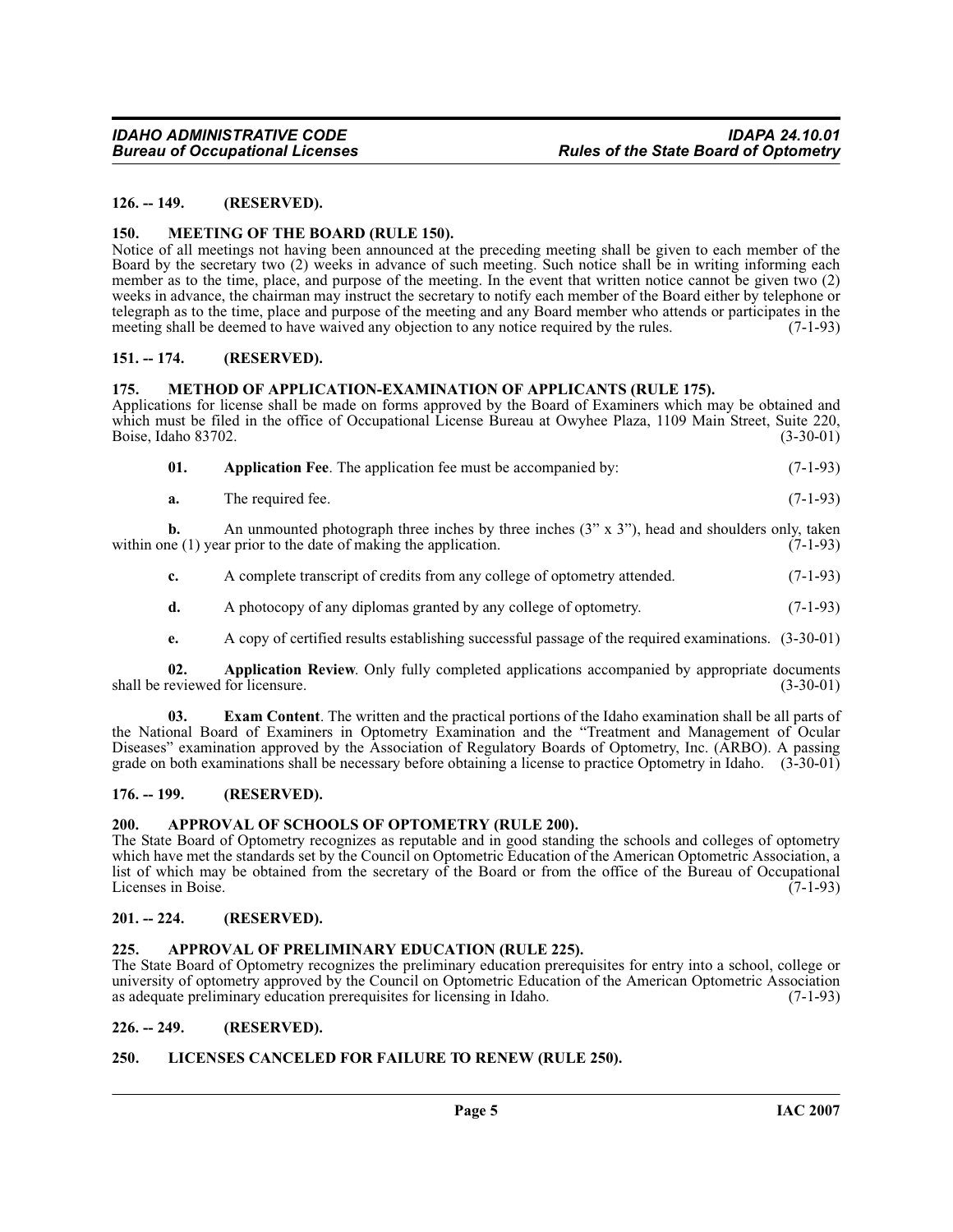Any person whose license has been canceled for failure to renew for a period of less than five (5) years may be reinstated upon payment of the renewal fee for each year the license was lapsed, payment of a one hundred fifty dollars (\$150) reinstatement fee, and upon providing documentation of having met the continuing education requirement for each year their license was lapsed. Any person whose license to practice optometry has been canceled for failure to renew for a period in excess of five (5) years may be reinstated in accordance with the requirements of Section 67-2614, Idaho Code, subject to examination by the State Board of Examiners of the State<br>Board of Optometry at its discretion. (3-15-02) Board of Optometry at its discretion.

# <span id="page-5-0"></span>**251. -- 274. (RESERVED).**

# <span id="page-5-7"></span><span id="page-5-1"></span>**275. ENDORSEMENT (RULE 275).**

**01. Endorsement**. Any person who presents to the Board of Optometry a certified copy of a certificate or license of registration which he holds in good standing in another state or a foreign country, which state or foreign country has similar requirements for licensing or registration as is provided for new applicants in Idaho (including therapeutic privileges), may apply to the Board for the issuance of a license to practice optometry in the state of Idaho. (4-5-00)  $\lambda$ Idaho.  $(4-5-00)$ 

<span id="page-5-5"></span>**02. Conditions to be Granted a License**. The right to be granted a license to practice optometry in also subject to the following conditions set out below: (7-1-93) Idaho is also subject to the following conditions set out below:

**a.** The submission of a completed application meeting the requirements of Subsection 175.01 represents the applicable fee. (4-5-00) including the applicable fee.

**b.** That the license or certificate of registration of the applicant shall not have been suspended or revoked by any state or country or subject to any pending or unresolved licensure action in any state or country. That the applicant must not have committed any act which would constitute a violation of the Optometry Act or Board<br>Rules. (4-5-00)  $\mu$  Rules.  $(4-5-00)$ 

**c.** For those licensed in another state the applicant must document to the Board for approval, the education, training, and examination for diagnostic and therapeutic privileges in the other state and return the state of Idaho law examination. (3-30-07) Idaho law examination.

**d.** That the applicant has been engaged in the practice of optometry continuously for three (3) of the (4) years. (3-30-07) last four  $(4)$  years.

# <span id="page-5-2"></span>**276. -- 299. (RESERVED).**

# <span id="page-5-6"></span><span id="page-5-3"></span>**300. CONTINUING EDUCATION IN OPTOMETRY (RULE 300).**

<span id="page-5-8"></span>**01. Hours Required, Advance Approval**. Each optometrist licensed by the state of Idaho shall attend in each twelve (12) month period preceding the renewal of a license to practice optometry in Idaho, a minimum of twelve (12) full hours of post-graduate optometric education courses or meetings approved in advance by the Board of Optometry or post-graduate study sessions or seminars at an accredited school or college of optometry. In addition, all Council on Optometric Practitioners Education (COPE) approved courses would be approved for continuing education credit. If an optometrist attends or plans to attend a course of study or seminar which has not been approved in advance, he may petition the Board for approval of that educational course of study, setting forth a description of the course. The Board may, in its discretion, approve the course upon review of the material submitted either in advance or after completion of the course. (8-24-94)

<span id="page-5-4"></span>**02. Additional Hours Required to Use Therapeutic Pharmaceutical Agents**. Each optometrist licensed by the state of Idaho to use therapeutic pharmaceutical agents shall attend in each twelve (12) month period preceding the renewal of a license to practice optometry in Idaho, a minimum of six (6) additional full hours of postgraduate optometric courses or meetings approved in advance by the Board of Optometry or post-graduate study sessions or seminars at an accredited school or college of optometry. This six (6) hours of continuing education must be in courses involving ocular pharmacology and/or advanced ocular disease and are in addition to the twelve (12) hours of continuing education required under Subsection 300.01. (7-1-93) hours of continuing education required under Subsection 300.01.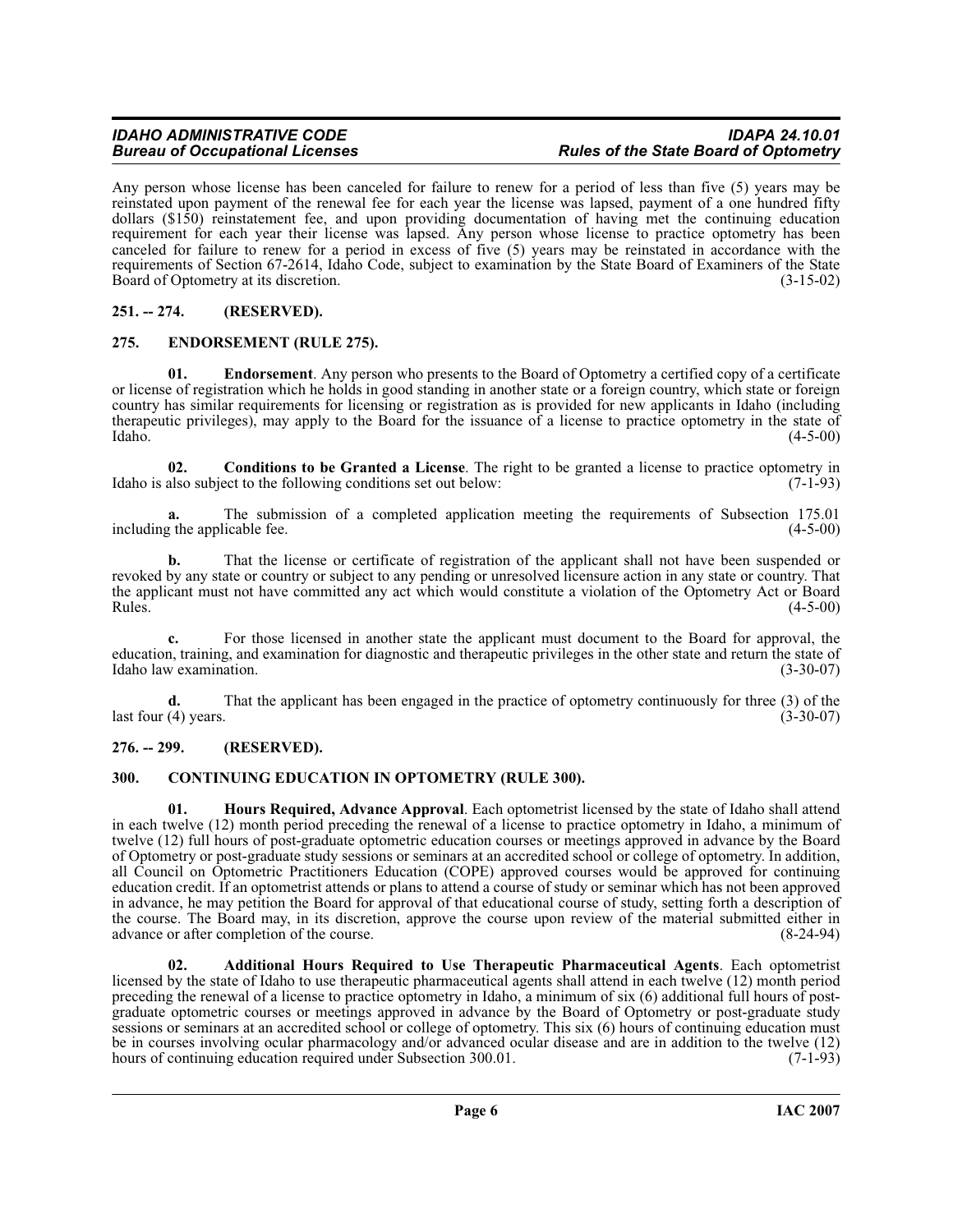<span id="page-6-5"></span>**03. Correspondence/Home Study Courses/Observation**. The Board allows credit for correspondence courses, individual home study and observation that is germane to the practice of optometry. No more than six (6) hours of continuing education shall be permitted each year in correspondence courses or other continuing education obtained from "home study" courses or observation. (3-30-07) continuing education obtained from "home study" courses or observation.

<span id="page-6-10"></span>**04. Waiver of Requirements**. The Board of Optometry shall waive the continuing education requirement for the first license renewal after initial licensure. The Board of Optometry may, upon application, waive the requirements of this rule in cases involving illness, unusual circumstances interfering with the optometrist's ability to practice or inability to conform to the rules due to military duty. (3-15-02)

<span id="page-6-8"></span>**05. Renewal Application Form**. Each licensed Idaho optometrist will be furnished a license renewal application form by the State Board of Optometry on which each optometrist shall attest on their annual license renewal application that they have satisfied the continuing education requirements. False attestation of satisfaction of the continuing education requirements on a renewal application shall subject the licensee to disciplinary action.

(3-20-04)

**06.** Audit. The Board may conduct audits to confirm that the continuing education requirements have been met. In the event a licensee fails to provide the Board with acceptable documentation of the hours attested to on<br>(3-20-04) (3-20-04) the renewal application, the license will not be renewed.

<span id="page-6-6"></span>**07. Documentation of Attendance**. It shall be necessary for each licensed Idaho optometrist to provide documentation verifying attendance or completion of continuing education by securing authorized signatures or other documentation from the course instructors, providers, or sponsoring institution substantiating any hours attended by the licensee. This documentation must be maintained by the licensee and provided upon request by the Board or its agent. (3-20-04) Board or its agent.

**08. Excess Hours**. Continuing education hours, not to exceed six (6) hours, accumulated during the twelve (12) months immediately preceding a license renewal may be applied toward meeting the continuing education requirement for the following license renewal. Excess hours may be used only during the next renewal period and may not be carried forward more than one (1) year. (3-30-07)

# <span id="page-6-0"></span>**301. -- 324. (RESERVED).**

# <span id="page-6-2"></span><span id="page-6-1"></span>**325. CODE OF ETHICS (RULE 325).**

<span id="page-6-7"></span>**Patient's Visual Welfare**. The licensed optometrist shall keep the patient's visual welfare uppermost in his consideration at all times and promote the best methods of care for the visual needs of mankind.

(7-1-93)

<span id="page-6-4"></span>**02. Confidentiality**. The optometrist shall preserve information concerning his patients in confidence and not release that information unless authorized by the patient. An optometrist may, however, supply information of an otherwise confidential or privileged nature when lawfully subpoenaed to testify at a deposition or hearing in any proceeding before the Board of Optometry, or at any other time and place ordered by a court of law. (7-1proceeding before the Board of Optometry, or at any other time and place ordered by a court of law.

<span id="page-6-3"></span>**03. Conduct of Practice**. The optometrist shall conduct his practice in a dignified and professional manner and in keeping with the mode of practice of a professional person entrusted with the care of the health of citizens of this state and shall abide by the rulings of the Board of Optometry. (7-1-93)

<span id="page-6-9"></span>**Unprofessional Conduct**. In order to define what constitutes unprofessional conduct, the board prohibited actions. In conducting his practice, an optometrist must not: (3-30-07) sets forth certain prohibited actions. In conducting his practice, an optometrist must not:

**a.** Practice optometry in any manner other than as a professional person in an individual capacity, or in partnership with or associate with other licensed health care professionals. An optometrist may be a stock holder in and practice as a member of a professional service corporation with other licensed health care professionals as authorized by Title 54, Chapter 15, Idaho Code, but the optometrist must list his individual name as well as any name selected for the professional service corporation on any letterheads, telephone directories, office or building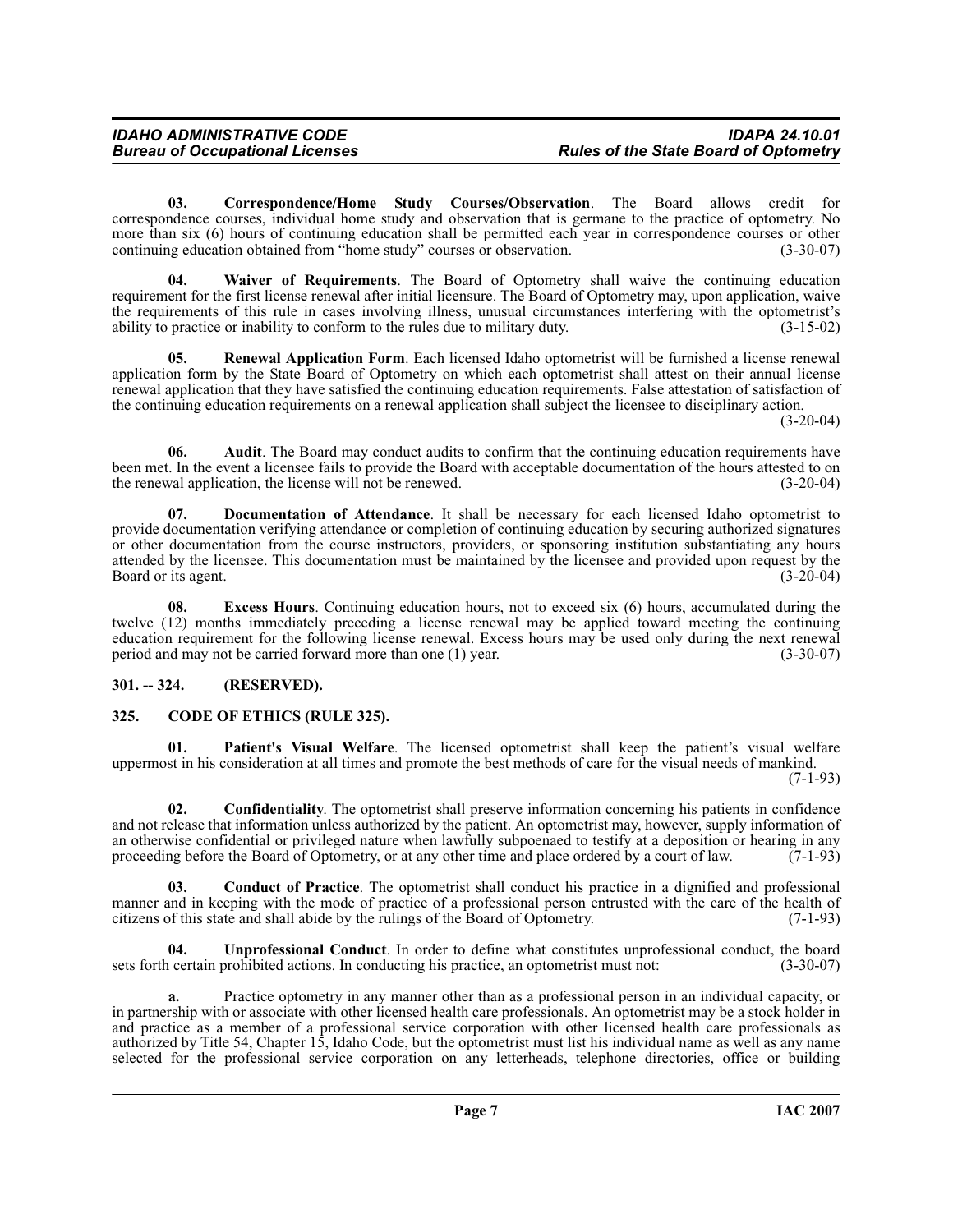# *IDAHO ADMINISTRATIVE CODE IDAPA 24.10.01*

directories, or other places where the general public might be advised of the fact that the individual is practicing optometry, as required by these rules. (3-30-07) optometry, as required by these rules.

**b.** Use either "Cappers" or "Steerers" or accept a split or divided fee for the purpose of obtaining patients or use solicitors or agents for the purpose of securing patients or conducting eye examinations or furnishing optometric services. (7-1-93)

**c.** Allow his prescription files and records to be used by any unlicensed person, firm, or corporation ractice of optometry. (7-1-93) for the practice of optometry.

**d.** Fail to perform services for which fees have been received. (7-1-93)

**e.** File false reports of services performed or fees rendered. (7-1-93)

**f.** Permit the use of his name or professional title by or in conjunction with any person not an optometrist, or any firm, company, corporation or military association which illegally practices or in any manner holds himself or itself out to the public as being entitled to practice the profession of optometry when not licensed to do so under the law of Idaho or which uses the title "Optometric Services" in such a manner in advertising as to convey to the public the impression that the individual or corporation is entitled to practice optometry or furnish optometric advice or services when not so authorized by law. (7-1-93) optometric advice or services when not so authorized by law.

**g.** Enter into or continue in a contract, agreement, or understanding of any kind, or engage in any course of conduct with any person, firm or corporation, or their agents, whereby said optometrist expressly or<br>impliedly agrees: (7-1-93) impliedly agrees:

i. To refer the patient back to said person, firm, or corporation referring the patient for any subsequent or receipt of ophthalmic material. (7-1-93) service or receipt of ophthalmic material.

ii. That if any patient is referred by any person, firm or corporation to the optometrist, the optometrist will refrain from supplying to the patient any ophthalmic materials.

**h.** Directly or indirectly give any person, association, firm or corporation, or their agents, anything of y benefit or value as consideration for the referral of any patient to said optometrist. (7-1-93) pecuniary benefit or value as consideration for the referral of any patient to said optometrist.

# <span id="page-7-0"></span>**326. -- 424. (RESERVED).**

# <span id="page-7-6"></span><span id="page-7-1"></span>**425. RULES DEFINING GROSS INCOMPETENCE (RULE 425).**

In order to protect the public, the Board of Optometry defines as "gross incompetence" any behavior or practice on the part of the licensed optometrist which demonstrates a lack of competence with respect to discharging professional obligations or duties which might result in injury or damage to a patient whether such injury or damage actually<br>occurs or not and in particular, the Board defines as "gross incompetence" any of the following: (11-6-93) occurs or not and in particular, the Board defines as "gross incompetence" any of the following:

<span id="page-7-5"></span>**01. Failure to Meet Prevailing Standards**. Failure to meet prevailing standards, or willful rendering of substandard care, either individually or as part of a third party reimbursement agreement or by other agreement. (7-1-97)

<span id="page-7-4"></span>**02. Failure to Meet Prevailing Standards in the Referral of Any Patient Who Is Suffering From Any Apparent or Suspected Pathological Condition**. A failure to meet prevailing standards in the referral of any patient who is suffering from any apparent or suspected pathological condition to a person competent and licensed to properly treat or diagnose the condition. properly treat or diagnose the condition.

<span id="page-7-2"></span>**03. Employment of Techniques or Methods of Practice**. Employment of techniques or methods of practice in treating or prescribing for a patient when he does not have proper training in the technique or methods of practice. (7-1-93) practice.  $(7-1-93)$ 

<span id="page-7-3"></span>**04. Failure to Advise Patient of Possible Danger When a Lens Not Meeting Impact Resistance Standards of F.D.A**. Failure to advise his patient of possible danger when a lens not meeting impact resistance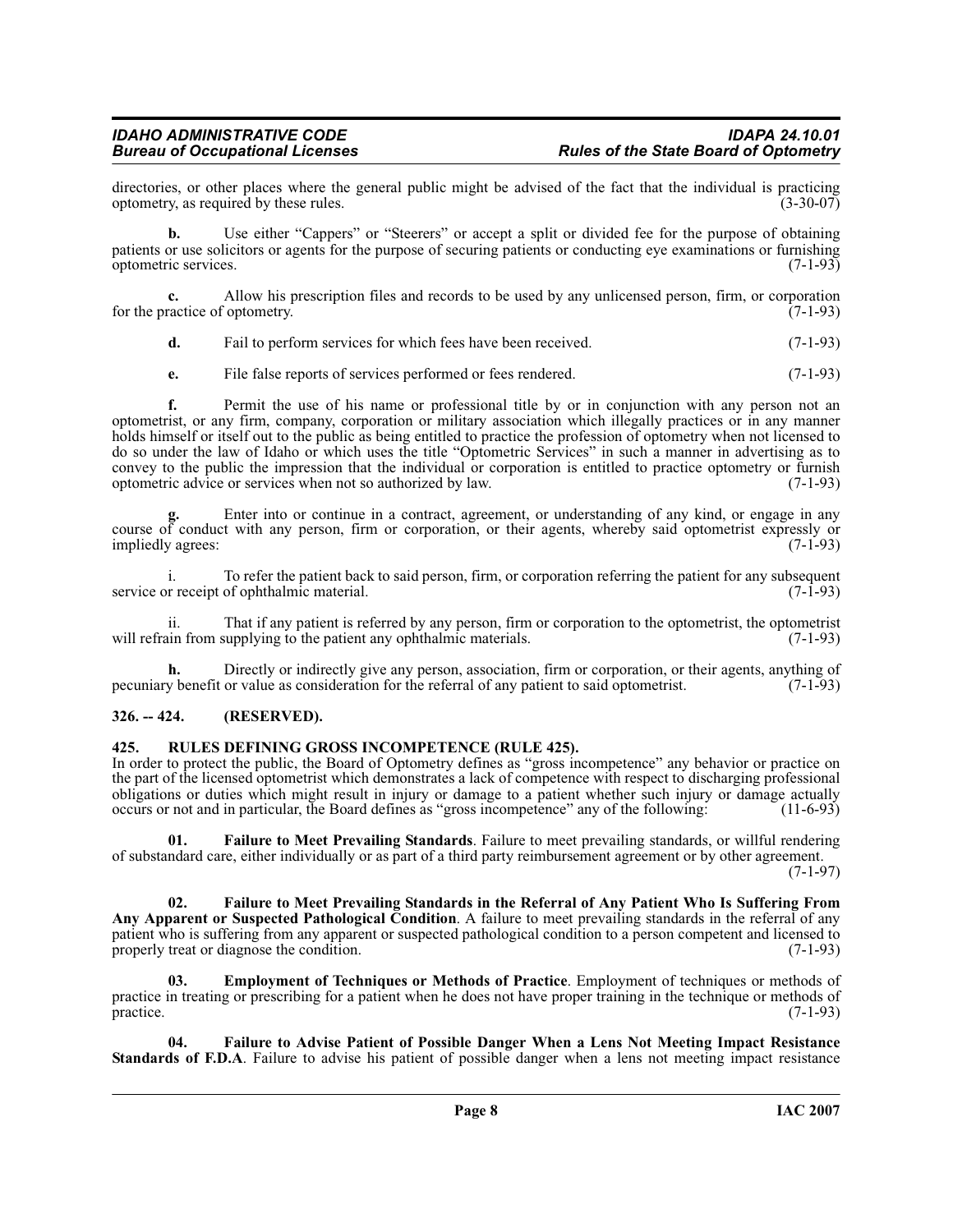standards of F.D.A. Regulation, Sec. 3.84,21 CFR., is provided for the patient. (7-1-93)

<span id="page-8-7"></span>**05.** Failure to Provide Follow-Up Care. Failure to provide follow-up care according to prevailing standards. (11-6-93) standards.  $(11-6-93)$ 

<span id="page-8-5"></span>**06. Displaying Gross Ignorance or Demonstrating Gross Inefficiency**. Displaying gross ignorance instrating gross inefficiency in the care of a patient. (7-1-93) or demonstrating gross inefficiency in the care of a patient.

<span id="page-8-9"></span>**07. Failure to Verify the Specifications of All Lenses**. Failure to verify the specifications of all lenses provided by him. (11-6-93)

<span id="page-8-6"></span>**08. Failing to Perform Tests and Record Findings**. In the course of an examination of a patient, failure to perform tests and record findings in a manner consistent with prevailing standards of optometric care.

 $(11-6-93)$ 

<span id="page-8-13"></span>**09. Using Pharmaceutical Agents**. Using pharmaceutical agents in the practice of optometry without having attended sufficient training programs or schools and acquiring the knowledge necessary to use the drugs in a<br>(11-6-93) competent manner.

<span id="page-8-10"></span>**10. Illegal Prescription Sale, Administration, Distribution, or Use of Drugs**. Prescribing, selling, administering, distributing, giving, or using drugs legally classified. Prescribing, selling, administering, distributing, giving, or using drugs legally classified as a controlled substance or as an addictive or dangerous drug for other than accepted diagnostic or therapeutic purposes. accepted diagnostic or therapeutic purposes.

<span id="page-8-4"></span>**11. Disciplinary Action or Sanctions**. Disciplinary action or sanctions taken by another state, jurisdiction, peer review body or a professional association or society against an optometrist for acts or conduct similar to acts or conduct which would constitute grounds for action as defined under "Rules of the Idaho Board of Optometry." (7-1-97) Optometry." (7-1-97)

<span id="page-8-12"></span>12. **Sanitary Office**. Has failed to maintain sanitary office conditions, equipment, and use appropriate techniques and procedures. (7-1-97)

<span id="page-8-8"></span>**13. Failure to Release Prescription**. Failure to release spectacle prescription as required by Federal law. (7-1-97)

# <span id="page-8-0"></span>**426. -- 449. (RESERVED).**

# <span id="page-8-3"></span><span id="page-8-1"></span>**450. CONTENTS OF PRESCRIPTION (RULE 450).**

Every prescription written or issued by an optometrist practicing in Idaho shall contain at least the following information: (7-1-93) information: (7-1-93)

<span id="page-8-11"></span>

| 01. | <b>Prescription for Spectacles.</b> Prescriptions for spectacles shall contain the following: | $(7-1-93)$  |
|-----|-----------------------------------------------------------------------------------------------|-------------|
| а.  | Sphere, cylinder, axis, prism power and additional power, if applicable; and                  | $(3-30-07)$ |

<span id="page-8-2"></span>**b.** Expiration date of the prescription. (7-1-93)

**02. All Prescriptions for Rigid Contact Lenses**. All prescriptions for rigid contact lenses shall contain at least the following information:

| a.          | Base curve:                                 | $(7-1-93)$ |
|-------------|---------------------------------------------|------------|
| b.          | Peripheral curve or curves including width; | $(7-1-93)$ |
| $c_{\cdot}$ | Overall diameter;                           | $(7-1-93)$ |
| d.          | Optical zone diameter;                      | $(7-1-93)$ |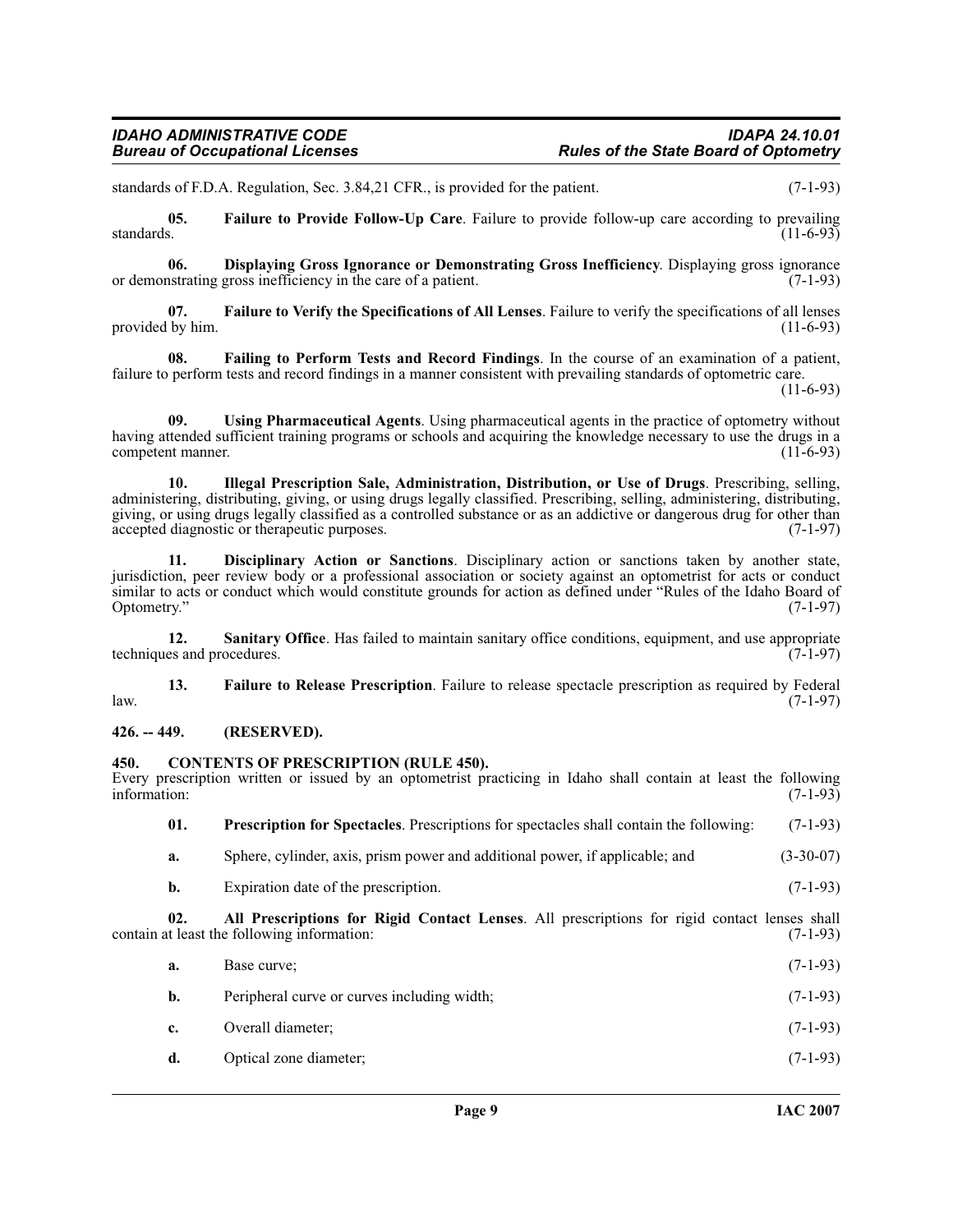<span id="page-9-6"></span>

| e.  | Power; and                                                                                                                                | $(3-30-07)$ |
|-----|-------------------------------------------------------------------------------------------------------------------------------------------|-------------|
| f.  | Expiration date of the prescription.                                                                                                      | $(7-1-93)$  |
| 03. | All Prescriptions for Soft Contact Lenses. All prescriptions for soft contact lenses shall contain at<br>least the following information: | $(7-1-93)$  |
| a.  | Lens manufacturer or "brand" name;                                                                                                        | $(7-1-93)$  |
| b.  | Series or base curve;                                                                                                                     | $(7-1-93)$  |
| c.  | Power:                                                                                                                                    | $(7-1-93)$  |
| d.  | Diameter, if applicable;                                                                                                                  | $(7-1-93)$  |
| e.  | Color, if applicable; and                                                                                                                 | $(7-1-93)$  |
| f.  | Expiration date of the prescription.                                                                                                      | $(7-1-93)$  |

# <span id="page-9-0"></span>**451. -- 474. (RESERVED).**

# <span id="page-9-10"></span><span id="page-9-1"></span>**475. PATIENTS RECORDS (RULE 475).**

<span id="page-9-9"></span>**01. Optometrist Shall Keep a Complete Record of All Patients Examined**. Every optometrist practicing in the state of Idaho shall keep a complete record of all patients examined by him or for whom he has adapted optical accessories, including copies of prescriptions issued to the patient and copies of statements of charges delivered or provided to the patient. All such records shall be maintained in an orderly and accessible manner and place and shall be maintained for at least five (5) years following the optometrist's last professional contact with the patient. Failure to maintain such records is deemed to be unprofessional conduct and constitutes gross incompetence<br>in the handling of the patient's affairs. (7-1-93) in the handling of the patient's affairs.

<span id="page-9-12"></span>**02. Prescription Files**. The prescription files and all records pertaining to the practice of optometry shall be maintained as the sole property of the optometrist and not be distributed to any unlicensed person except as required by law or when lawfully subpoenaed in a criminal or civil proceeding in court, or subpoenaed for presentation at a deposition or hearing authorized by the Board of Optometry. (7-1-93) presentation at a deposition or hearing authorized by the Board of Optometry.

# <span id="page-9-2"></span>**476. -- 499. (RESERVED).**

# <span id="page-9-11"></span><span id="page-9-3"></span>**500. PRECEPTORSHIP PROGRAM (RULE 500).**

An optometrist may use a student of optometry in his office under his direct supervision for educational purposes.

 $(7-1-93)$ 

# <span id="page-9-4"></span>**501. -- 524. (RESERVED).**

# <span id="page-9-8"></span><span id="page-9-5"></span>**525. GENERAL RULES (RULE 525).**

**01. Engaging as an Advisor or Staff Optometrist**. An optometrist may be engaged as an advisor for or be engaged as a staff optometrist for an administrator for: (7-1-93)

<span id="page-9-7"></span>**a.** Industrial plants where industrial vision programs are being, or have been instituted. (7-1-93)

**b.** Health programs sponsored or funded by any agency or municipal county, state or federal government. (7-1-93)

**c.** Research organizations or educational institutions. (7-1-93)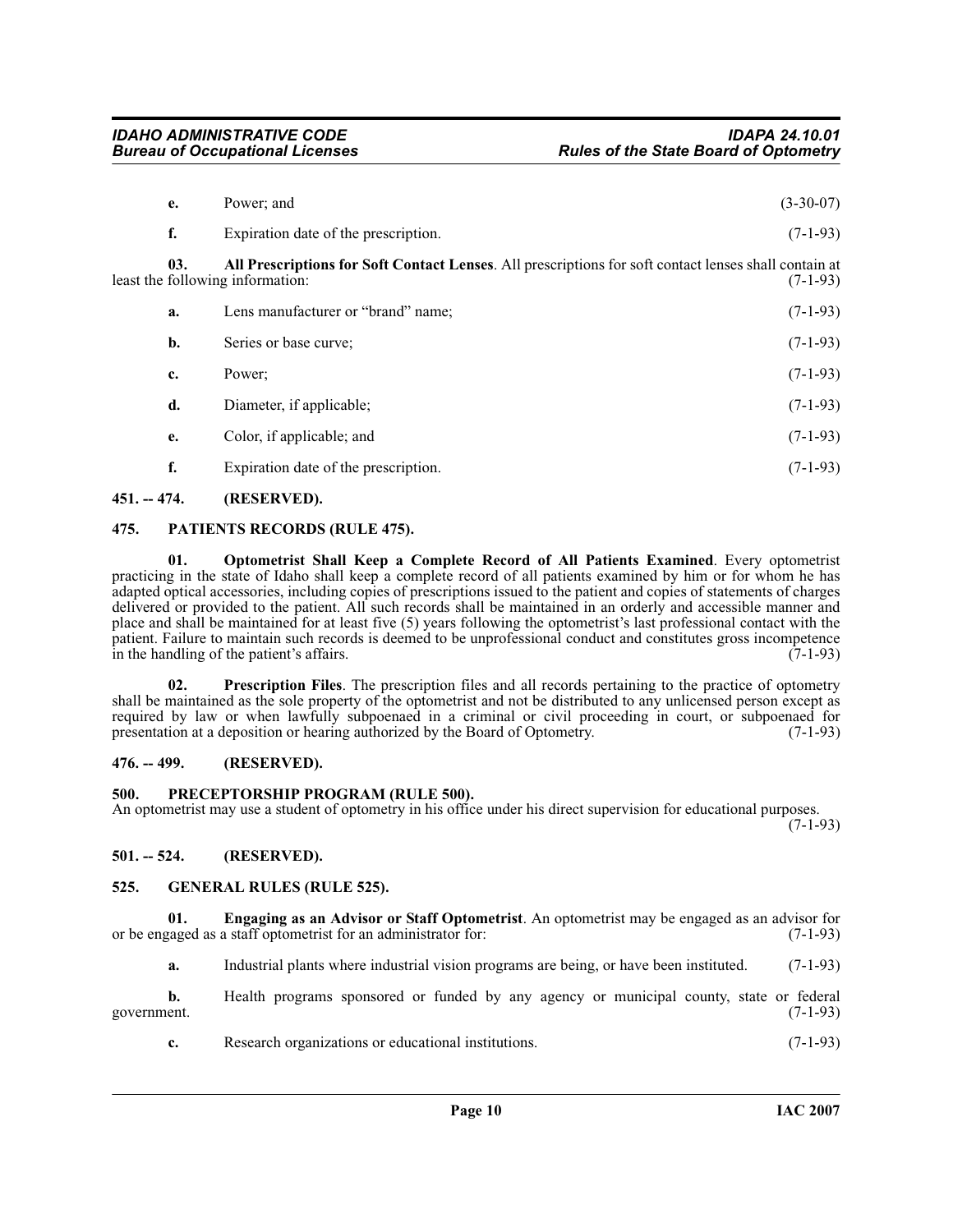| d. | Insurance companies. | $(7-1-93)$ |
|----|----------------------|------------|
| e. | Hospitals.           | $(7-1-93)$ |
| f. | Ophthalmologists.    | $(7-1-93)$ |

Corporations where the optometrist's full time is engaged by the corporation to care for the visual ovees of such corporation and their families. (7-1-93) g. Corporations where the optioneeds of the employees of such corporation and their families.

<span id="page-10-10"></span>**02. Professional Responsibilities**. Provided, however, that in acting in the capacity of consultant, advisor, or staff optometrists, the optometrist shall at all times remain cognizant of his professional responsibilities and shall with demeanor, decorum and determination retain his right of independent professional judgment and title in all situations and circumstances and in a manner similar to that which he would exercise if he were engaged in practice in his own office. (7-1-93) practice in his own office.

# <span id="page-10-0"></span>**526. -- 574. (RESERVED).**

# <span id="page-10-1"></span>**575. FEES (RULE 575).**

<span id="page-10-8"></span><span id="page-10-5"></span>**01.** Annual Renewal Fee. Annual renewal fee for license - seventy-five dollars (\$75). (7-1-97)

<span id="page-10-4"></span>**02. Annual Optometry Fund Fee**. Annual optometry fund fee - seventy-five dollars (\$75). (7-1-97)

<span id="page-10-9"></span><span id="page-10-7"></span>**03. License Application Fee**. License application fee - one hundred dollars (\$100). (7-1-93)

**04.** Certificate to Obtain and Use Pharmaceutical Agents Fee. Certificate to obtain and use eutical agents fee - ten dollars (\$10). (3-30-01) pharmaceutical agents fee - ten dollars  $(\$10)$ .

# <span id="page-10-2"></span>**576. -- 599. (RESERVED).**

# <span id="page-10-6"></span><span id="page-10-3"></span>**600. BOARD CERTIFICATION OF OPTOMETRIST AUTHORIZED TO OBTAIN AND USE PHARMACEUTICAL AGENTS (RULE 600).**

<span id="page-10-11"></span>**01. The Right to Obtain and Use Topically Applied Diagnostic Pharmaceutical Agents**. The right to obtain and use topically applied diagnostic pharmaceutical agents for use in diagnosis of another in the practice of optometry as defined by Section 54-1501, Idaho Code, is subject to the following conditions set out below: (7-1-93)

**a.** Optometrists who have obtained a certificate from the Board of Optometry authorizing them to obtain and use topically applied diagnostic pharmaceutical agents shall obtain, from pharmacists licensed by the state of Idaho, or from any other source, and use only those agents listed below: (7-1-93) of Idaho, or from any other source, and use only those agents listed below:

| i.  | Anesthetics:                   | $(7-1-93)$ |
|-----|--------------------------------|------------|
| (1) | Proparacaine 0.5%;             | $(7-1-93)$ |
| (2) | Tetracaine 0.5%;               | $(7-1-93)$ |
| (3) | Benoxinate 0.4% c fluorescein. | $(7-1-93)$ |
| ii. | Cycloplegics:                  | $(7-1-93)$ |
| (1) | Tropicamide 0.5%;              | $(7-1-93)$ |
| (2) | Cyclopentolate $0.5\%$ ;       | $(7-1-93)$ |
| (3) | Atropine 0.5%.                 | $(7-1-93)$ |
|     |                                |            |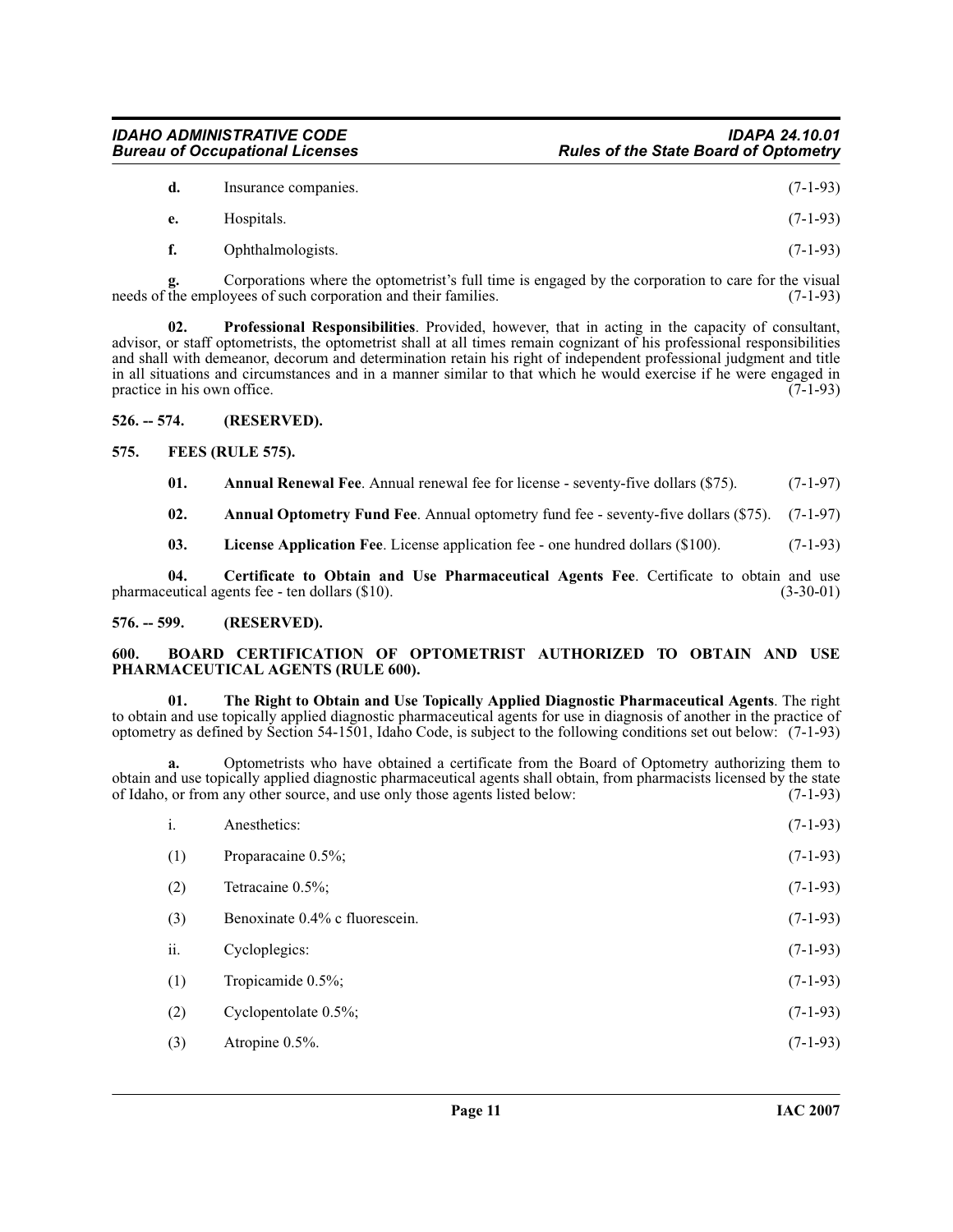# *IDAHO ADMINISTRATIVE CODE IDAPA 24.10.01* **Rules of the State Board of Optometry**

iii. Mydriasis Reversal Agents: (7-1-93)

(1) Dapiprazole HCl 0.5%. (7-1-93)

**b.** The Board of Optometry shall issue a certificate to obtain and use the diagnostic drugs specifically identified and listed in this rule to any optometrist licensed to practice in Idaho who complies with both the minimum educational requirements in the subject of general and ocular pharmacology and the minimum continuing educational<br>requirements set out below: requirements set out below:

Each optometrist certified to obtain and use topically applied pharmaceutical agents shall have completed courses totaling fifty-five (55) hours of actual classroom instruction in general and ocular pharmacology and emergency medical care given by an institution approved by the Council on Post Secondary Accreditation of the U.S. Department of Education or an instructor accredited and employed by such institution and which have been<br>approved by the Board of Optometry. (7-1-93) approved by the Board of Optometry.

ii. Each optometrist certified to obtain and use topically applied pharmaceutical agents shall also have completed a refresher course in cardiopulmonary resuscitation (CPR), emergency medical care provided by the Emergency Medical Services Bureau, or equivalent program either approved or provided by the Board of Optometry, within a two (2) year period preceding issuance of the certificate by the Board of Optometry. (7-1-93)

iii. In order to maintain the certificate issued by the Board, each certified optometrist must complete a refresher course in emergency medical care described in Subsection 600.01.b.ii. above once during each two (2) year period following certification and shall list and describe the course attended and the dates of attendance upon a license renewal application form filed pursuant to Section 300. (7-1-93) license renewal application form filed pursuant to Section 300.

**c.** In order to implement this rule, the Board of Optometry may designate and approve courses of instruction given by those institutions or instructors described in Subsection 600.01.b.i. above which may be necessary to provide practicing optometrists who have received less than fifty-five (55) hours of actual classroom instruction in general and ocular pharmacology in optometry school with the opportunity to meet the requirements of this rule. (7-1-93) this rule.  $(7-1-93)$ 

<span id="page-11-0"></span>**02. The Right to Prescribe, Administer and Dispense Therapeutic Pharmaceutical Agents**. The right to prescribe, administer and dispense therapeutic pharmaceutical agents in the practice of optometry as defined by Section 54-1501, Idaho Code, is subject to the following conditions set out below: (11-6-93)

**a.** Optometrists who have obtained a certificate from the Board of Optometry authorizing them to prescribe, administer and dispense therapeutic pharmaceutical agents shall obtain, from pharmacists licensed by the State of Idaho, or from any other source, and use only those agents listed below: (11-6-93)

|  | All medications for use in the treatment of the human eye and/or eyelid. | $(7-1-97)$ |
|--|--------------------------------------------------------------------------|------------|
|--|--------------------------------------------------------------------------|------------|

ii. All over-the-counter agents. (11-6-93)

iii. Such other therapeutic pharmaceutical agents as may be approved by the Board of Optometry.  $(11-6-93)$ 

**b.** The Board of Optometry shall issue a certificate to prescribe, administer and dispense the therapeutic medications to any optometrist licensed to practice in Idaho who complies with Subsection 600.01 and both the minimum educational and clinical experience requirements in the subject of ocular pharmacology and therapeutics and the minimum continuing educational requirements set out below: (7-1-97) therapeutics and the minimum continuing educational requirements set out below:

Completion of a minimum of one hundred (100) hours of actual classroom and clinical instruction in ocular pharmacology and therapeutics courses given by an institution or organization approved by the Council on Post-Secondary Accreditation of the U.S. Department of Education, or an Instructor employed by such institution, which have been approved by the Board of Optometry. (7-1-93) which have been approved by the Board of Optometry.

ii. Successful passage of the "Treatment and Management of Ocular Diseases" section of the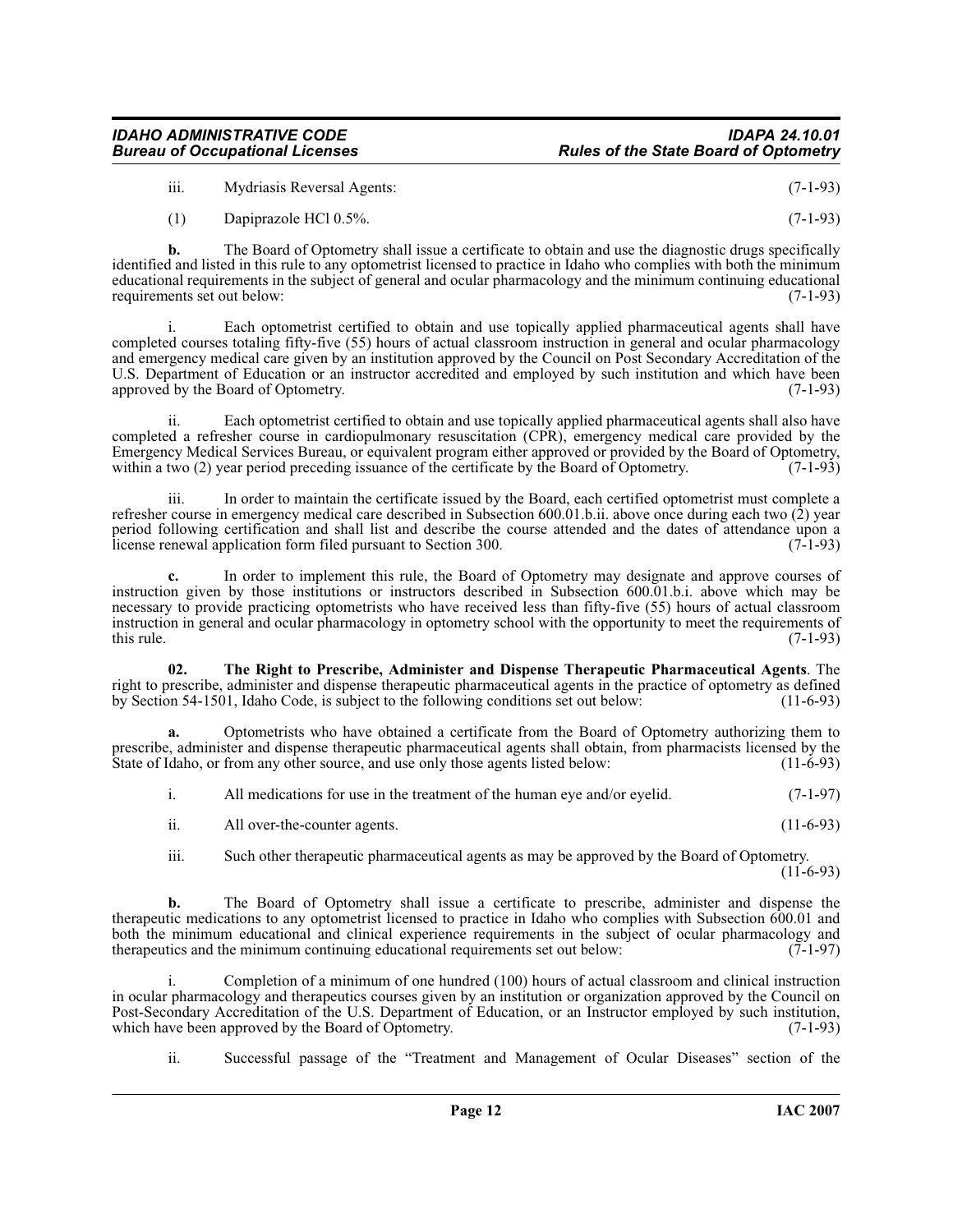optometrist examination approved by the Association of Regulatory Boards of Optometry, Inc. (ARBO). (3-30-01)

# <span id="page-12-0"></span>**601. -- 624. (RESERVED).**

# <span id="page-12-1"></span>**625. RULEMAKING HISTORY PRIOR TO JULY, 1993 (RULE 625).**

As Amended July 30, 1978 As Amended March 16, 1981 As Amended January 7, 1982 As Amended February 1, 1985 Effective February 20, 1985 As Amended March 13, 1987 Effective March 30, 1987 Subsection 600.02. Adopted Emergency Effective September 1, 1987 Readopted January 11, 1988 Adopted by Emergency February 25, 1991, Effective March 18, l99l As Amended February 21, 1992 Effective March 12, 1992 (7-1-93)

<span id="page-12-2"></span>**626. -- 999. (RESERVED).**